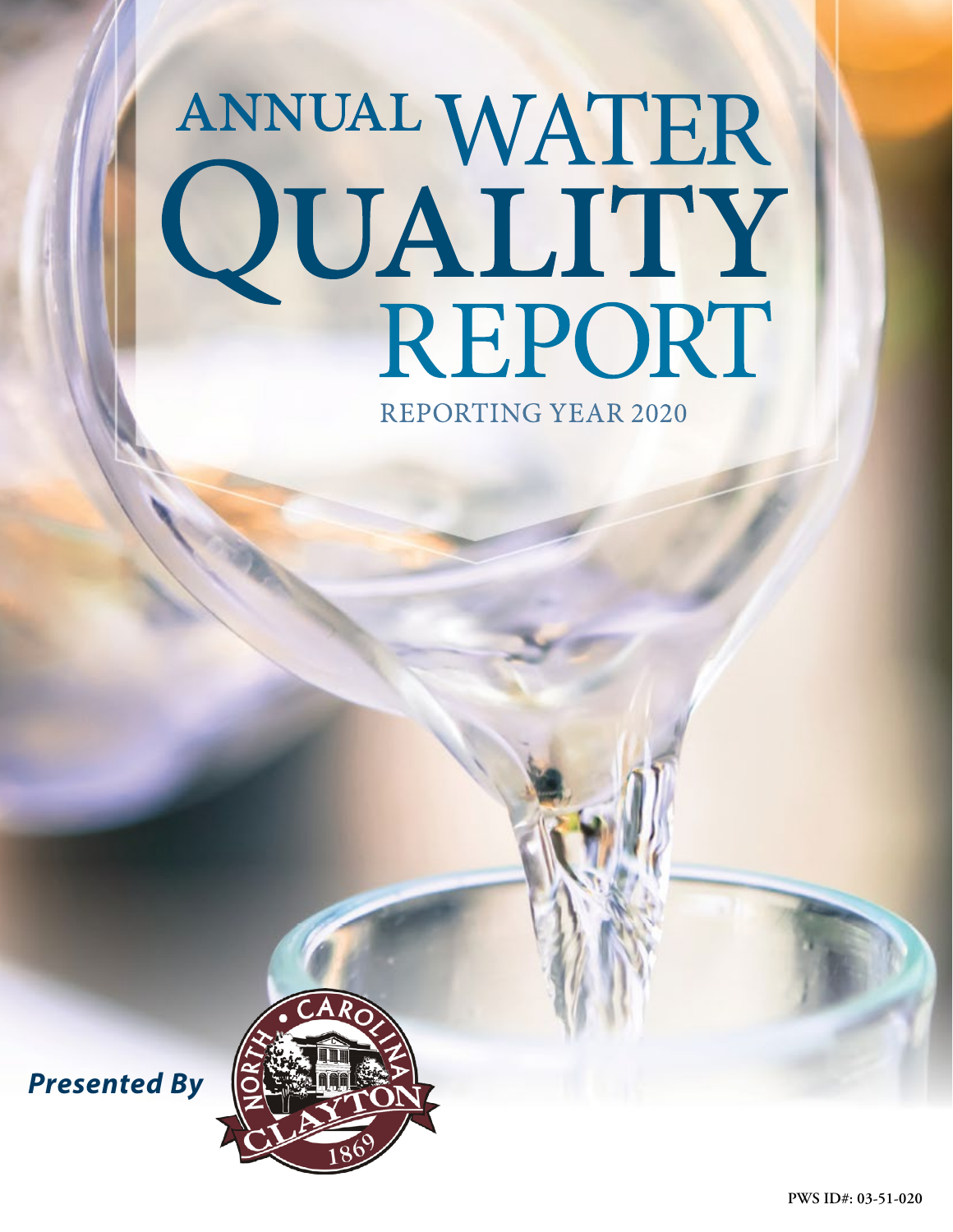# **Quality First**

Once again, we are pleased to present our annual water quality report covering all testing performed between January 1 and December 31, 2020. As in years past, we are committed to delivering the best-quality drink-<br>is a ma ing water possible. To that end, we remain vigilant in meeting the challenges of new regulations, source water protection, water conservation, and community outreach and education while continuing to serve the needs of all our water users. Thank you for allowing us the opportunity to serve you and your family.

We encourage you to share your thoughts with us on the information contained in this report. After all, well-informed customers are our best allies.

# **Substances That Could Be in Water**

To ensure that tap water is safe to drink, the U.S. EPA prescribes regulations limiting the amount of certain contaminants in water provided by public water systems. U.S. Food and Drug Administration regulations establish limits for contaminants in bottled water, which must provide the same protection for public health. Drinking water, including bottled water, may reasonably be expected to contain at least small amounts of some contaminants. The presence of these contaminants does not necessarily indicate that the water poses a health risk.

The sources of drinking water (both tap water and bottled water) include rivers, lakes, streams, ponds, reservoirs, springs, and wells. As water travels over the surface of the land or through the ground, it dissolves naturally occurring minerals, in some cases radioactive material, and substances resulting from the presence of animals or from human activity. Substances that may be present in source water include:

Microbial Contaminants, such as viruses and bacteria, which may come from sewage treatment plants, septic systems, agricultural livestock operations, or wildlife;

Inorganic Contaminants, such as salts and metals, which can be naturally occurring or may result from urban stormwater runoff, industrial or domestic wastewater discharges, oil and gas production, mining, or farming;

Pesticides and Herbicides, which may come from a variety of sources such as agriculture, urban stormwater runoff, and residential uses;

Organic Chemical Contaminants, including synthetic and volatile organic chemicals, which are by-products of industrial processes and petroleum production and may also come from gas stations, urban stormwater runoff, and septic systems;

Radioactive Contaminants, which can be naturally occurring or may be the result of oil and gas production and mining activities.

For more information about contaminants and potential health effects, call the U.S. EPA's Safe Drinking Water Hotline at (800) 426-4791.

# **Where Does My Water Come From?**

The Town of Clayton purchases all our water from Johnston<br>County Public Utilities. The Johnston County water treatment facility is located a half mile east of the Town of Wilsons Mills. The Johnston County water treatment facilities' source water is surface water from the Neuse River. Johnston County also purchases bulk water from the Town of Smithfield and Harnett County. To learn more about our watershed on the internet, go to the U.S. EPA's Surf Your Watershed at [www.](http://www.epa.gov/surf/) [epa.gov/surf/.](http://www.epa.gov/surf/)

# **Community Participation**

You can obtain additional information or share your com-ments at the Town Council meetings, which you are welcome to attend. These meetings are held on the first and third Monday of every month at 6:00 p.m. in the Clayton Center Council Chambers at 111 East Second Street, Clayton. You can also visit our website at [ClaytonNC.org](http://ClaytonNC.org) and search "water quality," email us at [info@TownofClaytonNC.org](mailto:info@TownofClaytonNC.org), or follow us on Facebook and Twitter @TownofClayton for news and information regarding our drinking water.

# **Important Health Information**

Some people may be more vulnerable to contami-<br>nants in drinking water than the general population. Immunocompromised persons such as persons with cancer undergoing chemotherapy, persons who have undergone organ transplants, people with HIV/AIDS or other immune system disorders, some elderly, and infants may be particularly at risk from infections. These people should seek

advice about drinking water from their health care providers. The U.S. EPA/ CDC (Centers for Disease Control and Prevention) guidelines on appropriate means to lessen the risk of infection by *Cryptosporidium* and other microbial contaminants are available from the Safe Drinking Water Hotline at (800) 426-4791 or [http://](http://water.epa.gov/drink/hotline) [water.epa.gov/drink/hotline](http://water.epa.gov/drink/hotline).

QUESTIONS? For more information, or for any questions relating to your drinking water, please contact Byron W. Poelman, Distribution and Collection System Manager, at (919) 553-1530 or [bpoelman@townofclaytonnc.org](mailto:bpoelman@townofclaytonnc.org).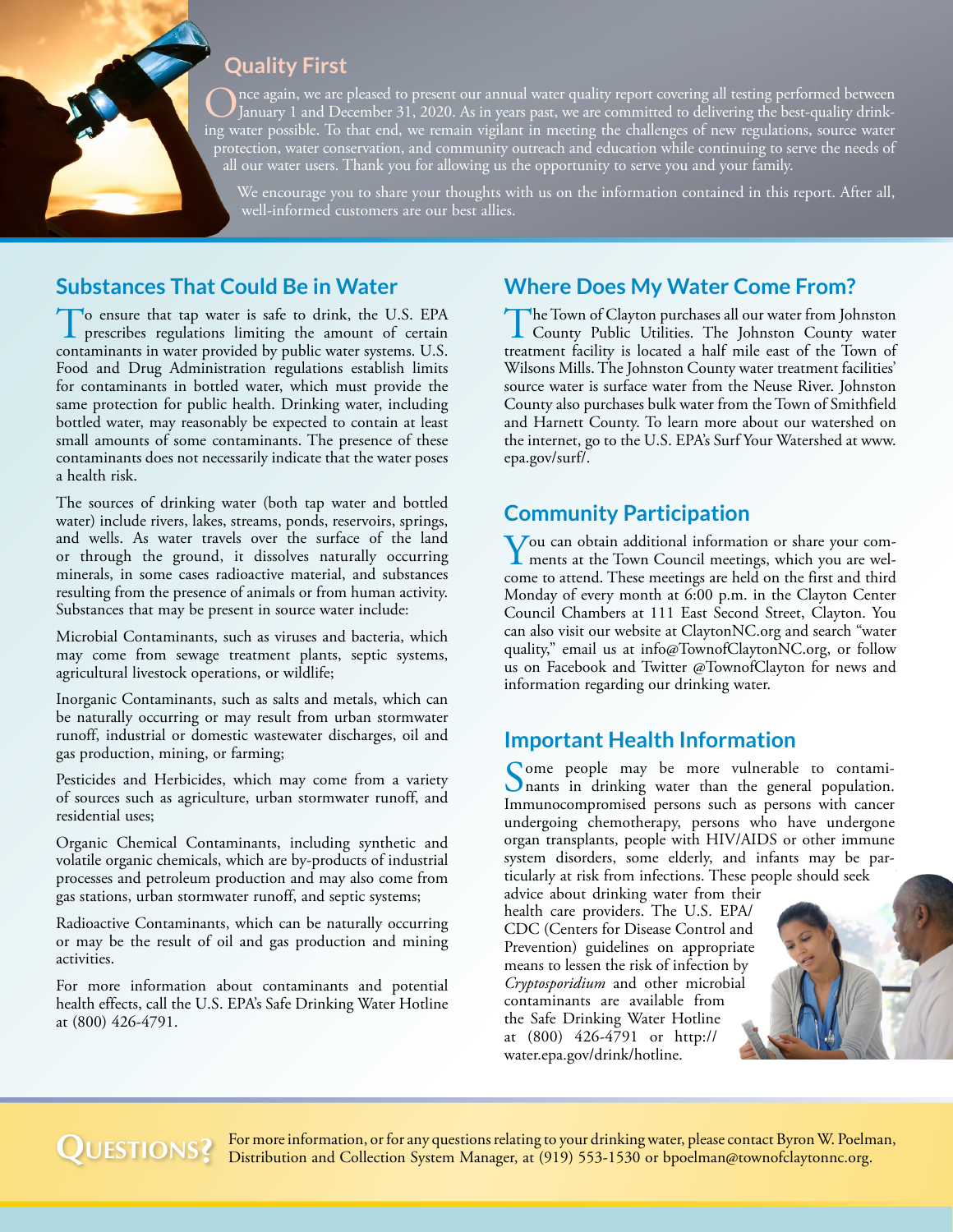# **Source Water Assessment**

The North Carolina Department of Environment and Natural Resources (DENR), Public Water Supply (PWS) Section, Source<br>Water Assessment Program (SWAP) conducted assessments for all drinking water sources across North Carolin the assessments was to determine the susceptibility of each drinking water source (well or surface water intake) to potential contaminant sources (PCSs). The results of the assessment are available in SWAP reports that include maps, background information, and a relative susceptibility rating of higher, moderate, or lower.

The relative susceptibility rating of each source was determined by combining the contaminant rating (number and location of PCSs within the assessment area) and the inherent vulnerability rating (i.e., characteristics or existing conditions of the well or watershed and its delineated assessment area). It is important to understand that a susceptibility rating of higher does not imply poor water quality, only the system's potential to become contaminated by PCSs in the assessment area. The assessment findings are summarized in the table below:

| SUSCEPTIBILITY OF SOURCES TO POTENTIAL CONTAMINANT SOURCES (PCSS) |                              |                         |  |  |  |  |  |  |
|-------------------------------------------------------------------|------------------------------|-------------------------|--|--|--|--|--|--|
| <b>SOURCE NAME</b>                                                | <b>SUSCEPTIBILITY RATING</b> | <b>SWAP REPORT DATE</b> |  |  |  |  |  |  |
| <b>Neuse River</b>                                                | Higher                       | September 2017          |  |  |  |  |  |  |

The complete SWAP report may be viewed online at <https://www.ncwater.org/?page=600>. Note that because SWAP results and reports are periodically updated by the PWS Section, the results available on this website may differ from the results that were available at the time this CCR was prepared.

If you are unable to access your SWAP report online, you may mail a written request for a printed copy to Source Water Assessment Program – Report Request, 1634 Mail Service Center, Raleigh NC 27699-1634, or email requests to [swap@ncdenr.gov.](mailto:swap@ncdenr.gov) Please indicate your system name and number and provide your name, mailing address, and phone number. If you have any questions about the SWAP report, please contact the source water assessment staff by phone at (919) 707-9098.

# **Lead in Home Plumbing**

If present, elevated levels of lead can cause serious health problems, especially for pregnant women and young children. Lead in drinking water is primarily from materials and components associated with service lines and h f present, elevated levels of lead can cause serious health problems, especially for pregnant women and young children. Lead in for providing high-quality drinking water, but we cannot control the variety of materials used in plumbing components. When your water has been sitting for several hours, you can minimize the potential for lead exposure by flushing your tap for 30 seconds to two minutes before using water for drinking or cooking. If you are concerned about lead in your water, you may wish to have your water tested. Information on lead in drinking water, testing methods, and steps you can take to minimize exposure is available from the Safe Drinking Water Hotline at (800) 426-4791 or at [www.epa.gov/safewater/lead](http://www.epa.gov/safewater/lead).

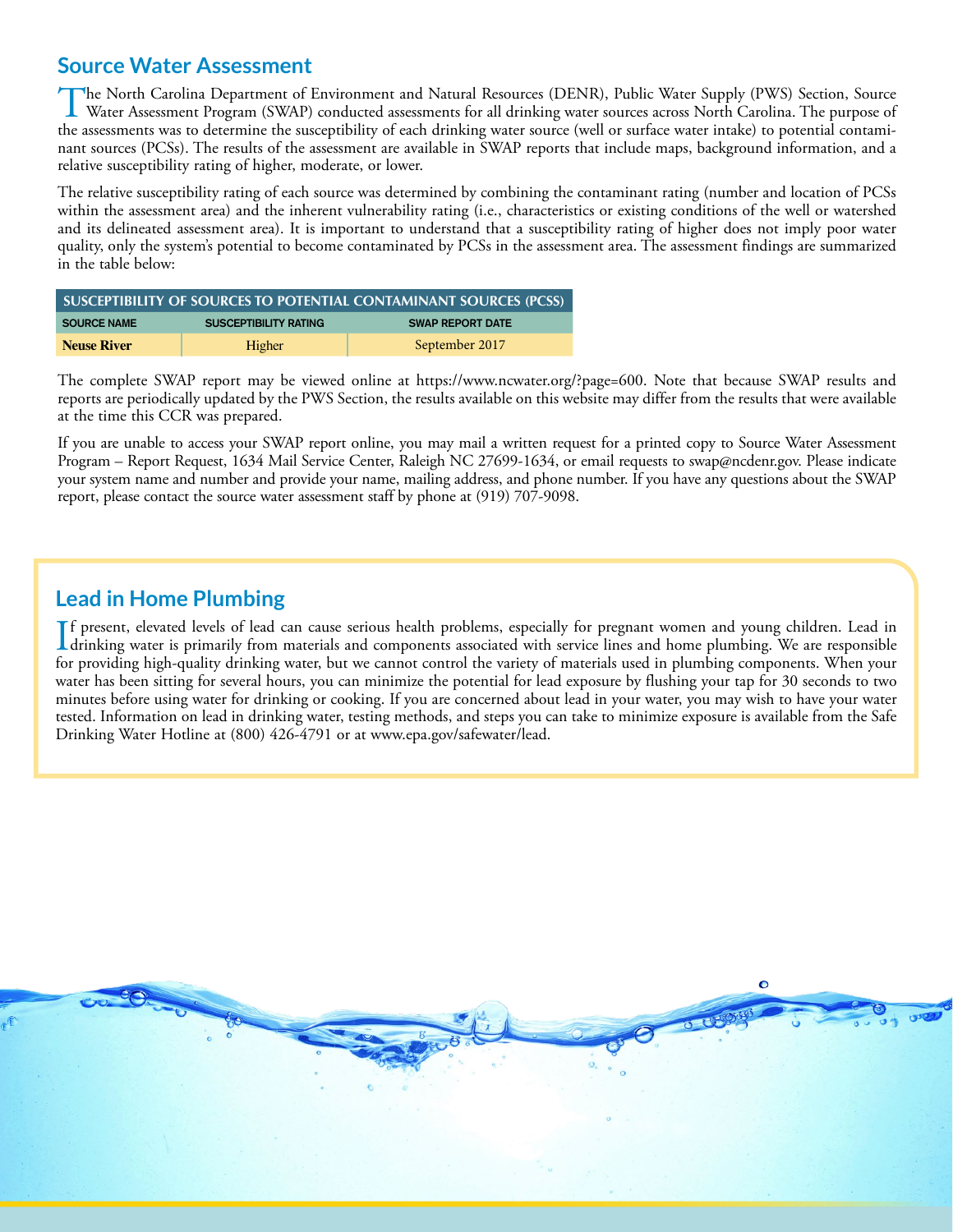# **Test Results**

Our water is monitored for many different kinds of substances on a very strict sampling schedule, and the water we deliver must meet specific health standards. Here, we only show<br>those substances that were detected in our is unsafe to drink; our goal is to keep all detects below their respective maximum allowed levels.

The state recommends monitoring for certain substances less than once per year because the concentrations of these substances do not change frequently. In these cases, the most recent sample data are included, along with the year in which the sample was taken.

During the fall of 2020, we did not report the sample results of our lead monitoring to the locations where the samples were taken in the required time frame. Upon being notified of this violation by the U.S. EPA, we immediately responded by reporting the required sample results and sending the certification to the state, as required by state and federal law. All of the sample results were below detection limits and, therefore, had no impact on public health and safety. We have already taken steps to ensure that adequate monitoring and reporting will be performed in the future so that this oversight will not be repeated.

We participated in the fourth stage of the U.S. EPA's Unregulated Contaminant Monitoring Rule (UCMR4) program by performing additional tests on our drinking water. UCMR4 sampling benefits the environment and public health by providing the U.S. EPA with data on the occurrence of contaminants suspected to be in drinking water in order to determine if U.S. EPA needs to introduce new regulatory standards to improve drinking water quality. Unregulated contaminant monitoring data are available to the public, so please feel free to contact us if you are interested in obtaining that information. If you would like more information on the U.S. EPA's Unregulated Contaminant Monitoring Rule, please call the Safe Drinking Water Hotline at (800) 426-4791.

| <b>REGULATED SUBSTANCES</b>                                                                              |                               |                                             |                        |                                  |                          |                                  |                          |                  |                                                                                                                              |
|----------------------------------------------------------------------------------------------------------|-------------------------------|---------------------------------------------|------------------------|----------------------------------|--------------------------|----------------------------------|--------------------------|------------------|------------------------------------------------------------------------------------------------------------------------------|
|                                                                                                          |                               |                                             |                        |                                  | <b>Town of Clayton</b>   | <b>Johnston County Utilities</b> |                          |                  |                                                                                                                              |
| <b>SUBSTANCE</b><br>(UNIT OF MEASURE)                                                                    | <b>YEAR</b><br><b>SAMPLED</b> | <b>MCL</b><br>[MRDL]                        | <b>MCLG</b><br>[MRDLG] | <b>AMOUNT</b><br><b>DETECTED</b> | <b>RANGE</b><br>LOW-HIGH | <b>AMOUNT</b><br><b>DETECTED</b> | <b>RANGE</b><br>LOW-HIGH | <b>VIOLATION</b> | <b>TYPICAL SOURCE</b>                                                                                                        |
| <b>Chloramines</b> (ppm)                                                                                 | 2020                          | $[4]$                                       | $[4]$                  | 2.67                             | $ND-5.6$                 | 2.75                             | $ND-3.93$                | N <sub>o</sub>   | Water additive used to control microbes                                                                                      |
| <b>Chlorine</b> (ppm)                                                                                    | 2020                          | $[4]$                                       | $[4]$                  | 1.8                              | $0.2 - 2.7$              | 0.56                             | $0.06 - 3.67$            | N <sub>o</sub>   | Water additive used to control microbes                                                                                      |
| <b>Fluoride</b> (ppm)                                                                                    | 2020                          | $\overline{4}$                              | 4                      | NA                               | <b>NA</b>                | 0.31                             | <b>NA</b>                | N <sub>o</sub>   | Erosion of natural deposits; Water additive which promotes strong teeth;<br>Discharge from fertilizer and aluminum factories |
| <b>Haloacetic Acids</b><br>[HAAs] (ppb)                                                                  | 2020                          | 60                                          | <b>NA</b>              | 36.4<br><b>LRAA</b>              | $22.5 - 43.8$            | 26                               | $12 - 34$                | N <sub>o</sub>   | By-product of drinking water disinfection                                                                                    |
| Simazine (ppb)                                                                                           | 2020                          | 4                                           | 4                      | NA                               | <b>NA</b>                | 0.08                             | $ND-0.17$                | No               | Herbicide runoff                                                                                                             |
| <b>Total Organic Carbon</b><br>$[TOC]$ <sup>1</sup> (removal ratio)                                      | 2020                          | <b>TT</b>                                   | NA                     | <b>NA</b>                        | <b>NA</b>                | 1.36                             | $1.30 - 1.54$            | N <sub>o</sub>   | Naturally present in the environment                                                                                         |
| <b>TTHMs</b> [Total]<br><b>Trihalomethanes</b> ] (ppb)                                                   | 2020                          | 80                                          | <b>NA</b>              | 46.7<br><b>LRAA</b>              | $26.8 - 67.4$            | 35                               | $15 - 47$                | N <sub>o</sub>   | By-product of drinking water disinfection                                                                                    |
| Turbidity <sup>2</sup> (NTU)                                                                             | 2020                          | $TT = 1 NTU$                                | <b>NA</b>              | <b>NA</b>                        | <b>NA</b>                | 0.051                            | $ND-0.051$               | N <sub>o</sub>   | Soil runoff                                                                                                                  |
| <b>Turbidity (lowest</b><br>monthly percent of<br>samples meeting limit)                                 | 2020                          | $TT = 95\%$ of<br>samples meet<br>the limit | <b>NA</b>              | NA                               | <b>NA</b>                | 100                              | NA                       | N <sub>o</sub>   | Soil runoff                                                                                                                  |
| Ton water compleg were collected for load and connec angluege from comple eiter throughout the community |                               |                                             |                        |                                  |                          |                                  |                          |                  |                                                                                                                              |

**Tap water samples were collected for lead and copper analyses from sample sites throughout the community**

|                                       |                               |           |             |                                                 | <b>Town of Clayton</b>                      | Johnston County Utilities                       |                                 |    |                                                                      |
|---------------------------------------|-------------------------------|-----------|-------------|-------------------------------------------------|---------------------------------------------|-------------------------------------------------|---------------------------------|----|----------------------------------------------------------------------|
| <b>SUBSTANCE</b><br>(UNIT OF MEASURE) | <b>YEAR</b><br><b>SAMPLED</b> | <b>AL</b> | <b>MCLG</b> | <b>AMOUNT</b><br><b>DETECTED</b><br>(90TH %ILE) | <b>SITES ABOVE</b><br><b>AL/TOTAL SITES</b> | <b>AMOUNT</b><br><b>DETECTED</b><br>(90TH %ILE) | <b>SITES</b><br><b>ABOVE AL</b> |    | <b>VIOLATION TYPICAL SOURCE</b>                                      |
| <b>Copper</b> (ppm)                   | 2020                          | 1.3       | 1.3         | 0.072                                           | 0/32                                        | 0.119                                           |                                 | No | Corrosion of household plumbing systems; Erosion of natural deposits |